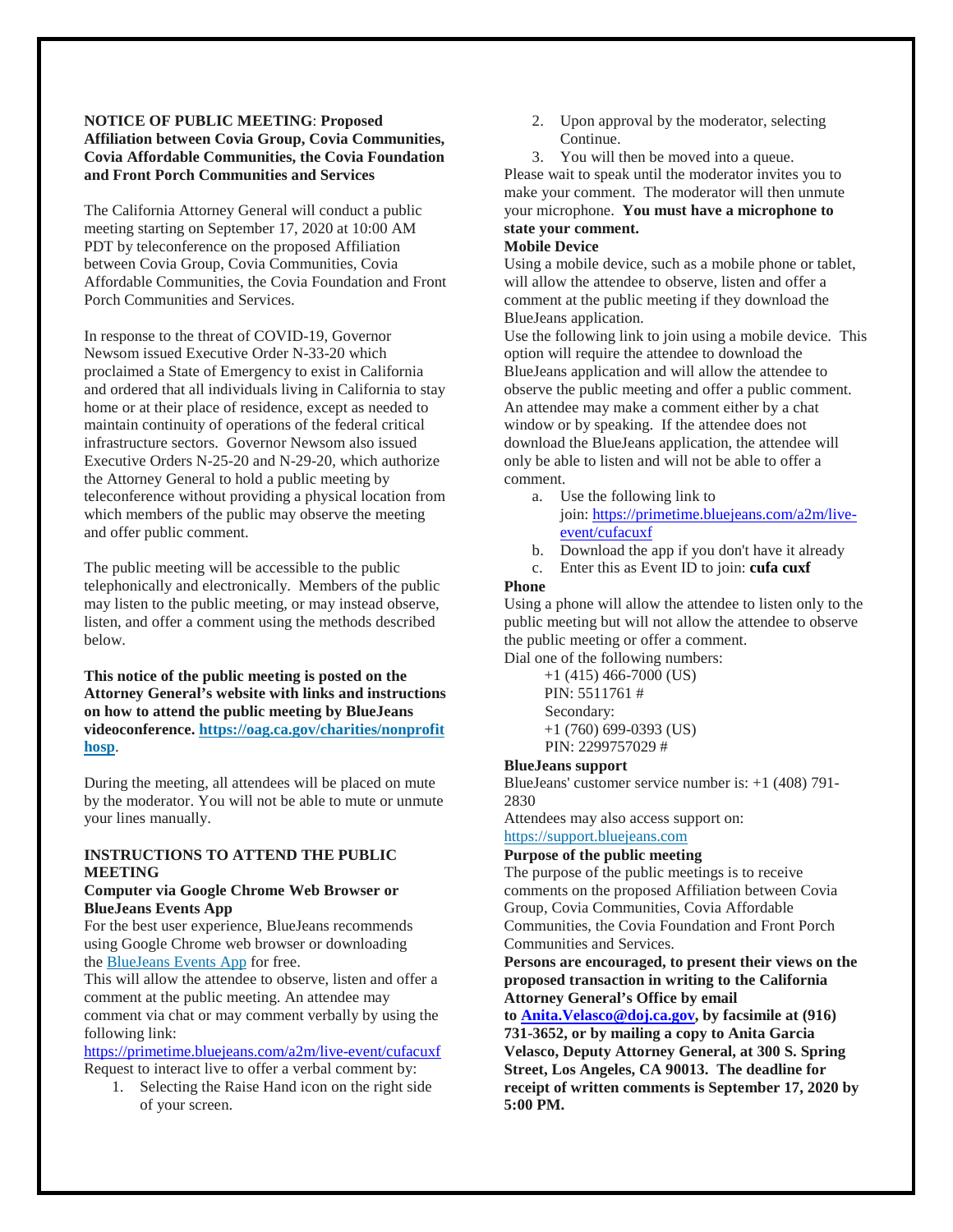# 公开会议通知

### Covia Group、Covia Communities、Covia Affordable Communities、Covia Foundation 和 Front Porch Communities and Services 之间的拟 议联盟

加州总检察长将于太平洋夏令时 (PDT) 2020 年 9 月 17 日上午 10:00 召开公开会议,通过电话会议 讨论 Covia Group、Covia Communities、Covia Affordable Communities、Covia Foundation 和 Front Porch Communities and Services 之间的拟 议联盟。

为应对 COVID-19 的威胁,州长 Newsom 发布了 N-33-20 号行政命令,宣布加州进入紧急状态,并命令 所有居住在加州的个人呆在家中或住所,除非需要维 持联邦关键基础设施部门的持续运作。 州长 Newsom 还发布了 N-25-20 和 N-29-20 号行政命 令,授权总检察长通过电话会议举行一次公开会议, 但不提供公众可以观看会议并发表公众意见的物理位 置。

公众可以通过电话和电子方式参加公开会议。 公 众可以倾听公开会议,也可以用下面描述的方法观 察、倾听并发表意见。

# 这份公开会议通知发布在总检察长的网站上,并提供 了如何通过 BlueJeans 视频会议参加公开会议的链 接和说明。

<https://oag.ca.gov/charities/nonprofithosp>。

在会议期间,所有与会者将被主持人设为静音。您无 法手动让您的线路静音或取消静音。

#### 参加公开会议的说明

### 通过 Google Chrome 浏览器或 BlueJeans Events 应用程序在电脑上参加

为了获得最佳用户体验,BlueJeans 建议使用 Google Chrome 网络浏览器或免费下载 [BlueJeans](https://www.bluejeans.com/downloads#events)  [Events](https://www.bluejeans.com/downloads#events) 应用程序。

这将允许与会者在公开会议上观察、倾听和发表意 见。与会者可以通过聊天功能发表意见,也可以通过 以下链接进行口头意见:

[https://primetime.bluejeans.com/a2m/live](https://primetime.bluejeans.com/a2m/live-event/cufacuxf)[event/cufacuxf](https://primetime.bluejeans.com/a2m/live-event/cufacuxf)

通过以下方式请求实时互动来提供口头意见:

- 1. 选择屏幕右侧的举手图标。
- 2. 经主持人批准后,选择"继续"。
- 3. 然后您将被移至一个队列中。

请等待发言,直到主持人邀请您发表您的意

见。 主持人将取消您的麦克风静音。您必须有一 个麦克风来发表您的意见。

# 移动设备

如果与会者下载了 BlueJeans 应用程序,那么通过 使用移动设备(如手机或平板电脑),他们就可以在 公开会议上观察、倾听并发表意见。 使用移动设备通过以下链接进行连接。 此选项将 要求与会者下载 BlueJeans 应用程序,并将允许与 会者观察公开会议和发表公开意见。与会者可以通过 聊天窗口或通过发言来发表意见。 如果与会者没 有下载 BlueJeans 应用程序,那么与会者将只能倾 听意见,而不能发表意见。

a. 请使用以下链接加入: [https://primetime.bluejeans.com/a2m/liv](https://urldefense.proofpoint.com/v2/url?u=https-3A__primetime.bluejeans.com_a2m_live-2Devent_cufacuxf&d=DwMFAw&c=uASjV29gZuJt5_5J5CPRuQ&r=PqIGLpv2OA8WebJT0J6tue8Cb1QTS1DAaMU3tspgzmg&m=TdMHX7wYs5IvVxMKHsmD748rAxaN4MmN8hwQbp1QbCE&s=tuKv6Pds7nBVv3cIeHHq1buIanigMeQZr7dBDRqVGz0&e=) [e-event/cufacuxf](https://urldefense.proofpoint.com/v2/url?u=https-3A__primetime.bluejeans.com_a2m_live-2Devent_cufacuxf&d=DwMFAw&c=uASjV29gZuJt5_5J5CPRuQ&r=PqIGLpv2OA8WebJT0J6tue8Cb1QTS1DAaMU3tspgzmg&m=TdMHX7wYs5IvVxMKHsmD748rAxaN4MmN8hwQbp1QbCE&s=tuKv6Pds7nBVv3cIeHHq1buIanigMeQZr7dBDRqVGz0&e=)

- b. 如果您还没有这个应用程序,请下载它
- c. 加入时输入这个作为活动 ID: cufa cuxf

### 电话

使用电话只能让与会者倾听公开会议,但不能让与会 者观察公开会议或发表意见。

#### 请拨打下列号码:

+1 (415) 466-7000(美国) PIN: 5511761 # 次要: +1 (760) 699-0393(美国) PIN:2299757029 #

#### BlueJeans 支持

BlueJeans 的客户服务电话:+1 (408) 791-2830 与会者也可以通过以下网站获取支持:

### [https://support.bluejeans.com](https://support.bluejeans.com/)

# 公开会议的目的

公开会议的目的是接收关于 Covia Group、Covia Communities、Covia Affordable Communities、 Covia Foundation 和 Front Porch Communities and Services 之间的拟议联盟的意见。

鼓励大家通过以下方式以书面形式向加州总检察长办 公室提出对拟议交易的意见:发送电子邮件至 [Anita.Velasco@doj.ca.gov](mailto:Anita.Velasco@doj.ca.gov),发送传真至 (916) 731-3652,或邮寄至 Anita Garcia Velasco, Deputy Attorney General, at 300 S. Spring Street, Los Angeles, CA 90013。 接收书面意见 的截止日期为 2020 年 9 月 17 日下午 5:00。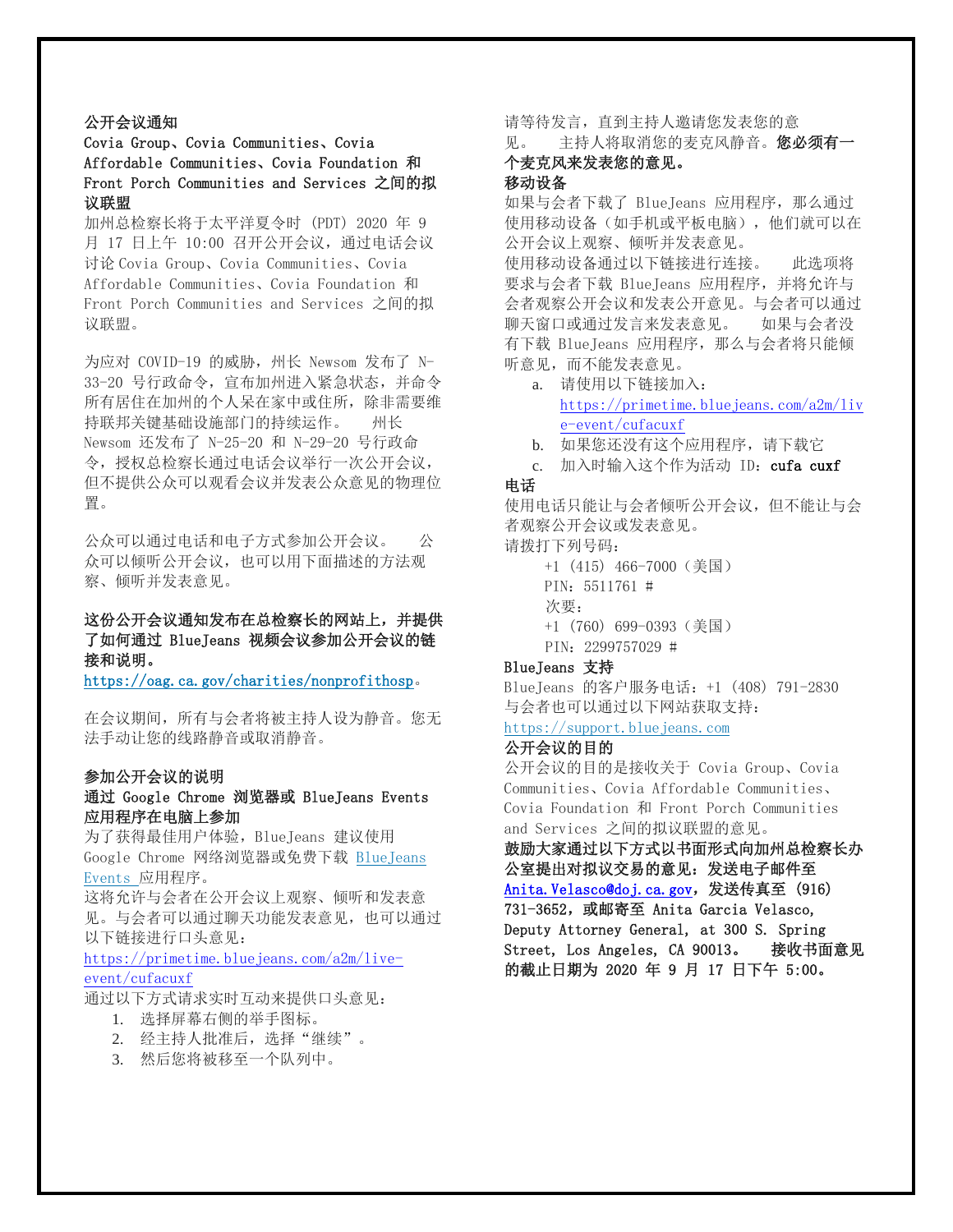### 公開說明會通知

Covia Group、Covia Communities、Covia Affordable Communities、Covia Foundation 與 Front Porch Communities and Services 之間的擬 定合作聯盟

加州總檢察長將於太平洋夏令時間 2020 年 9 月 17 日上午 10:00 開始,就 Covia Group、Covia Communities、Covia Affordable Communities、 Covia Foundation 與 Front Porch Communities and Services 的擬定合作聯盟, 诱過電話會議進行 公開說明會。

為應對新型冠狀病毒 (COVID-19) 疫情的威脅,州長 紐森 (Newsom) 發出行政命令 N-33-20,宣布加州進 入緊急狀態,並下令所有加州居民留在家中或住所, 有需要確保聯邦關鍵基建持續營運的負責人員則除 外。 此外,州長紐森發出行政命令 N-25-20 及 N-29-20, 當中授權司法部長透過電話會議舉行公開 說明會,而不提供實體地點以供公眾觀察會議和給予 公眾意見。

公開說明會可供公眾透過電話及電子方式參 與。 公眾可收聽公開說明會,或者使用以下方式 觀察、收聽和給予意見。

# 此公開說明會通知發佈於司法部長的網站,當中列載 連結以及透過 BlueJeans 視像會議參與公開說明會 的指引。

<https://oag.ca.gov/charities/nonprofithosp>。

舉行公開說明會期間,主持人會將所有與會者調至靜 音模式。您將無法手動啟用或取消靜音模式。

### 參與公開說明會的指引

### 在電腦使用 Google Chrome 網絡瀏覽器或運用 BlueJeans Events 應用程式

為提供最佳的用戶體驗,BlueJeans 建議使用 Google Chrome 網絡瀏覽器, 或免費下

#### 載 [BlueJeans Events](https://www.bluejeans.com/downloads#events) 應用程式。

與會者可藉此觀察和收聽公開說明會,並給予意見。 與會者可透過聊天功能發表意見,或給予口頭意見, 連結如下:

[https://primetime.bluejeans.com/a2m/live](https://primetime.bluejeans.com/a2m/live-event/cufacuxf)[event/cufacuxf](https://primetime.bluejeans.com/a2m/live-event/cufacuxf)

遵照以下步驟,即可要求現場互動以給予口頭意見: 1. 在屏幕右側點擊「舉手」(Raise Hand) 圖

- 示。
- 2. 經主持人批准後,選取「繼續」 (Continue)。
- 3. 然後您要排隊等候。

請待至主持人邀請您給予意見,方才發言。 隨後 主持人會關閉您麥克風的靜音模式。您必須使用麥克 風才能發表意見。

### 流動裝置

一經下載 BlueJeans 應用程式, 與會者即可使用手 機或平板電腦等流動裝置,來觀察和收聽公開說明 會,並給予意見。

在流動裝置使用以下連結參與。 此選項要求與會 者下載 BlueJeans 應用程式,並可讓與會者觀察公 開說明會和給予公眾意見。與會者可透過聊天視窗或 發言給予意見。 如果與會者並無下載 BlueJeans 應用程式,將只能收聽而無法給予意見。

- a. 請使用下列連結以參與其中: [https://primetime.bluejeans.com/a2m/liv](https://urldefense.proofpoint.com/v2/url?u=https-3A__primetime.bluejeans.com_a2m_live-2Devent_cufacuxf&d=DwMFAw&c=uASjV29gZuJt5_5J5CPRuQ&r=PqIGLpv2OA8WebJT0J6tue8Cb1QTS1DAaMU3tspgzmg&m=TdMHX7wYs5IvVxMKHsmD748rAxaN4MmN8hwQbp1QbCE&s=tuKv6Pds7nBVv3cIeHHq1buIanigMeQZr7dBDRqVGz0&e=) [e-event/cufacuxf](https://urldefense.proofpoint.com/v2/url?u=https-3A__primetime.bluejeans.com_a2m_live-2Devent_cufacuxf&d=DwMFAw&c=uASjV29gZuJt5_5J5CPRuQ&r=PqIGLpv2OA8WebJT0J6tue8Cb1QTS1DAaMU3tspgzmg&m=TdMHX7wYs5IvVxMKHsmD748rAxaN4MmN8hwQbp1QbCE&s=tuKv6Pds7nBVv3cIeHHq1buIanigMeQZr7dBDRqVGz0&e=)
- b. 若然尚未下載應用程式,請即下載
- c. 輸入下列活動 ID 以參與公開說明會: cufa cuxf

#### 電話

如果與會者使用電話,將只可收聽公眾說明會,而無 法觀察或提供意見。

#### 致電以下任一號碼:

+1 (415) 466-7000(美國) PIN 碼:5511761 #

- 第二條線:
- +1 (760) 699-0393(美國)
- PIN 碼:2299757029 #

### BlueJeans 支援

BlueJeans 的客戶服務熱線為:+1 (408) 791-2830 與會者亦可在以下連結獲取支援:

# [https://support.bluejeans.com](https://support.bluejeans.com/)

# 公開說明會的目的

公開說明會旨在就 Covia Group、Covia Communities、Covia Affordable Communities、 Covia Foundation 與 Front Porch Communities and Services 的擬定合作聯盟收集意見。

鼓勵公眾透過書面方式就擬定交易提交意見至加州司 法部辦事處(電郵: [Anita.Velasco@doj.ca.gov](mailto:Anita.Velasco@doj.ca.gov); 傳 真: (916) 731-3652; 或郵寄至: Anita Garcia Velasco, Deputy Attorney General, 地址: 300 S. Spring Street, Los Angeles, CA 90013。接受書面 意見的截止日期為 2020 年 9 月 17 日下午 5:00。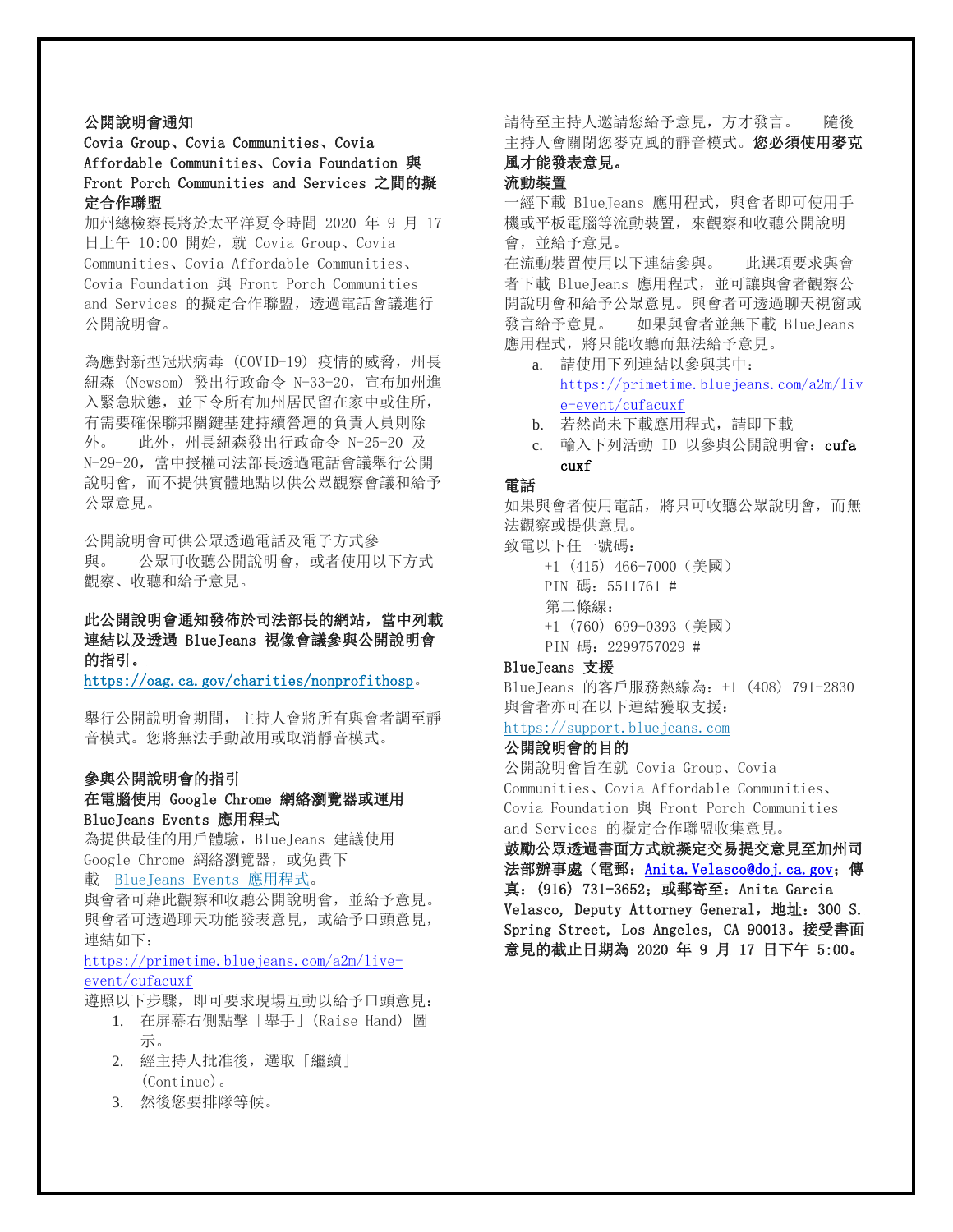#### **Aviso de Asamblea Pública**

#### **Afiliación propuesta entre Grupo Covia, Comunidades Covia, Comunidades Económicas Covia, Fundación Covia, y Comunidades y Servicios de Front Porch**

El procurador general de California realizará una asamblea pública que comenzará el 17 de septiembre de 2020 a las 10:00 a m. horario del Pacífico (PDT) por teleconferencia, acera de la Afiliación propuesta entre el Grupo Covia, Comunidades Covia, Comunidades Económicas Covia, Fundación Covia y Comunidades y Servicios de Front Porch.

En respuesta a la amenaza del COVID-19, el gobernador Newsom emitió la Orden Ejecutiva N-33-20 que proclamó el Estado de Emergencia en California y ordenó que todas las personas que viven en California permanezcan en sus hogares o en su lugar de residencia, excepto según sea necesario para mantener la continuidad de las operaciones de los sectores federales de infraestructura crítica. El gobernador Newsom también emitió las Órdenes Ejecutivas N-25-20 y N-29-20, las cuales autorizan al procurador general a realizar una asamblea pública por teleconferencia, sin indicar un lugar físico desde donde los miembros del público puedan observar la reunión y brindar un comentario público.

La asamblea pública estará accesible al público por medios telefónicos y electrónicos. Los miembros del público podrán escuchar la asamblea pública o, en su defecto, observar, escuchar y ofrecer un comentario utilizando los métodos que se describen más adelante.

**Este aviso de asamblea pública se publica en el sitio web del procurador general con enlaces e instrucciones para indicar cómo asistir a la asamblea pública mediante videoconferencia de BlueJeans. <https://oag.ca.gov/charities/nonprofithosp>**

Durante la reunión, el moderador silenciará a todos los asistentes. Usted no podrá dejar sus líneas con o sin sonido manualmente.

#### **INSTRUCCIONES PARA ASISTIR A LA ASAMBLEA PÚBLICA**

#### **Computadora por el navegador de la red de Google Chrome o la aplicación de eventos de BlueJeans.**

Para que el usuario tenga una mejor experiencia, BlueJeans recomienda utilizar el navegador de la red de Google Chrome o descargar la [App de eventos de BlueJeans](https://www.bluejeans.com/downloads#events) sin cargo alguno.

Esto les permitirá a los asistentes observar, escuchar y ofrecer un comentario en la asamblea pública. Los asistentes pueden comentar por chat o verbalmente, utilizando el siguiente enlace: [https://primetime.bluejeans.com/a2m/live](https://primetime.bluejeans.com/a2m/live-event/cufacuxf)[event/cufacuxf](https://primetime.bluejeans.com/a2m/live-event/cufacuxf)

Solicite interactuar en vivo para ofrecer comentarios verbales, de la siguiente manera:

- 1. Elija el icono de Mano levantada a la derecha de su pantalla.
- 2. Si el moderador lo aprueba, seleccione Continuar.

3. Entonces será movido a una fila.

Le solicitamos que espere para hablar hasta que el moderador lo invite a hacer su comentario. Luego, el moderador silenciará su micrófono. **Usted debe tener un micrófono para expresar su comentario.**

#### **Dispositivo móvil**

El uso de un dispositivo móvil, como un teléfono celular o una tableta, le permitirá como asistente observar, escuchar y ofrecer un comentario en la asamblea pública, si descarga la aplicación de BlueJeans.

Use el siguiente enlace para participar mediante un dispositivo móvil. Para esta opción, los asistentes deberán descargar la aplicación de BlueJeans, así podrán observar la asamblea pública y ofrecer un comentario público. Los asistentes podrán hacer comentarios ya sea en una ventana de chat u oralmente. Si los asistentes no descargan la aplicación de BlueJeans, solamente podrán escuchar, pero no podrán ofrecer un comentario.

- a. Use el siguiente enlace para
	- unirse: [https://primetime.bluejeans.com/a2m/live](https://urldefense.proofpoint.com/v2/url?u=https-3A__primetime.bluejeans.com_a2m_live-2Devent_cufacuxf&d=DwMFAw&c=uASjV29gZuJt5_5J5CPRuQ&r=PqIGLpv2OA8WebJT0J6tue8Cb1QTS1DAaMU3tspgzmg&m=TdMHX7wYs5IvVxMKHsmD748rAxaN4MmN8hwQbp1QbCE&s=tuKv6Pds7nBVv3cIeHHq1buIanigMeQZr7dBDRqVGz0&e=)[event/cufacuxf](https://urldefense.proofpoint.com/v2/url?u=https-3A__primetime.bluejeans.com_a2m_live-2Devent_cufacuxf&d=DwMFAw&c=uASjV29gZuJt5_5J5CPRuQ&r=PqIGLpv2OA8WebJT0J6tue8Cb1QTS1DAaMU3tspgzmg&m=TdMHX7wYs5IvVxMKHsmD748rAxaN4MmN8hwQbp1QbCE&s=tuKv6Pds7nBVv3cIeHHq1buIanigMeQZr7dBDRqVGz0&e=)
- b. Descargue la aplicación si todavía no la tiene.
- c. Ingrese esto como identificador del evento (Event ID) para unirse: **cufa cuxf**.

#### **Teléfono**

El uso del teléfono les permitirá a los asistentes solamente escuchar la asamblea pública, pero no podrán observarla ni ofrecer un comentario.

Marque uno de los siguientes números:

+1 (415) 466-7000 (EE. UU.) PIN: 5511761 # Alternativo: +1 (760) 699-0393 (EE. UU.) PIN: 2299757029 #

#### **Soporte de BlueJeans**

El número del servicio al cliente de BlueJeans es el siguiente: +1 (408) 791-2830

Los asistentes también tienen acceso al soporte

en: [https://support.bluejeans.com](https://support.bluejeans.com/)

#### **Propósito de la asamblea pública**

El propósito de las asambleas públicas es recibir comentarios sobre la Afiliación propuesta entre Grupo Covia, Comunidades Covia, Comunidades Económicas Covia, Fundación Covia y Comunidades y Servicios de Front Porch. **Les recomendamos a las personas que presenten sus opiniones por escrito acerca de la operación propuesta a la oficina del procurador general de California, por correo electrónico a [Anita.Velasco@doj.ca.gov,](mailto:Anita.Velasco@doj.ca.gov) por fax al (916) 731-3652 o al enviar por correo postal una copia a Anita Garcia Velasco, Deputy Attorney General (Procuradora General Adjunta}, 300 S. Spring Street, Los Angeles, CA 90013.** La fecha límite para recibir comentarios por escrito es el 17 de septiembre de 2020 antes de las 5:00 p. m.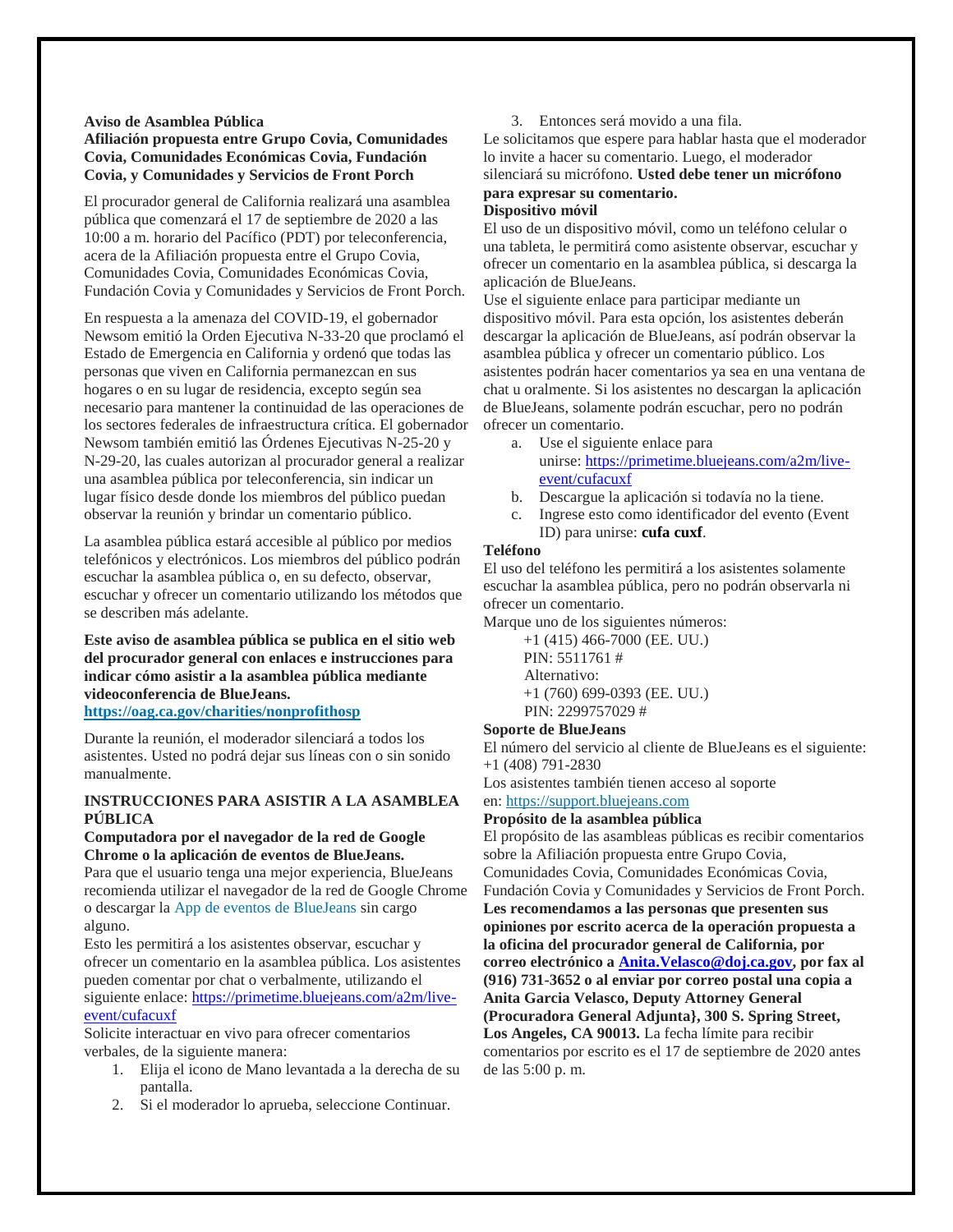#### **Abiso ng Pampublikong Pulong**

#### **Iminumungkahing Affiliation sa pagitan ng Covia Group, Mga Komunidad ng Covia, Mga Abot-Kayang Komunidad ng Covia, Foundation ng Covia, at Mga Komunidad at Serbisyo ng Front Porch**

Magsasagawa ang Attorney General ng California ng pampublikong pulong simula sa Setyembre 17, 2020 nang 10:00 AM PDT sa pamamagitan ng teleconference sa iminumungkahing Affiliation sa pagitan ng Covia Group, Mga Komunidad ng Covia, Mga Abot-Kayang Komunidad ng Covia, Foundation ng Covia, at Mga Komunidad at Serbisyo ng Front Porch.

Bilang pagtugon sa banta ng COVID-19, naglabas si Gobernador Newsom ng Executive Order N-33-20 na nagpoproklama ng pagkakaroon ng State of Emergency sa California at nag-uutos sa lahat ng indibidwal na naninirahan sa California na manatili sa bahay o sa lugar na kanilang tinitirhan, maliban kung kinakailangan para mapanatili ang pagpapatuloy ng mga operasyon ng mga pederal na mahalagang sektor sa imprastruktura. Inilabas din ni Gobernador Newsom ang Executive Order N-25-20 at N-29-20, na nagpapahintulot sa Attorney General na magsagawa ng pampublikong pulong sa pamamagitan ng teleconference nang hindi nagbibigay ng pisik na lokasyon kung saan maaaring mag-obserba ang publiko sa pulong at maghain ng pampublikong komento.

Maa-access ng publiko ang pampublikong pulong sa pamamagitan ng telepono at elektronikong paraan. Maaaring makinig ang mga miyembro ng publiko sa pampublikong pulong, o sa halip, maaari silang mag-obserba, makinig, at maghain ng komento gamit ang mga paraang inilalarawan sa ibaba.

### **Naka-post ang abiso ng pampublikong pulong na ito sa website ng Attorney General kasama ng mga link at tagubilin kung paano makakadalo sa pampublikong pulong sa pamamagitan ng BlueJeans**

**videoconference. <https://oag.ca.gov/charities/nonprofithosp>**.

Sa oras ng pulong, imu-mute ng tagapamagitan ang lahat ng dadalo. Hindi mo manual na mamu-mute o maa-unmute ang iyong mga linya.

#### **MGA TAGUBILIN SA PAGDALO SA PAMPUBLIKONG PULONG**

#### **Computer gamit ang Google Chrome Web Browser o BlueJeans Events App**

Para sa pinakamagandang karanasan ng user, inirerekomenda ng BlueJeans ang paggamit ng Google Chrome web browser o pagdownload sa [BlueJeans Events App](https://www.bluejeans.com/downloads#events) nang libre.

Bibigyang-daan nito ang dadalo na mag-obserba, makinig, at maghain ng komento sa pampublikong pulong. Maaaring magkomento ang dadalo gamit ang chat o maaari siyang pasalitang magkomento sa pamamagitan ng paggamit sa sumusunod na link: [https://primetime.bluejeans.com/a2m/live](https://primetime.bluejeans.com/a2m/live-event/cufacuxf)[event/cufacuxf](https://primetime.bluejeans.com/a2m/live-event/cufacuxf)

Hilinging makipag-ugnayan nang live para maghain ng pasalitang komento sa pamamagitan ng:

1. Pagpili sa icon na Itaas ang Kamay sa kanang bahagi ng iyong screen.

2. Kapag inaprubahan ng tagapamagitan, piliin ang Magpatuloy.

Pagkatapos nito, malilipat ka sa queue.

Mangyaring huwag munang magsalita hanggang sa imbitahan ka ng tagapamagitan na sabihin ang iyong komento. Ia-unmute ng tagapamagitan ang iyong mikropono. **Dapat ay may mikropono ka para masabi mo ang iyong komento.**

#### **Mobile Device**

Sa pamamagitan ng paggamit ng mobile device, gaya ng isang mobile phone o tablet, mabibigyang-daan ang dadalo na magobserba, makinig, at maghain ng komento sa pampublikong pulong kung ida-download niya ang BlueJeans application. Gamitin ang sumusunod na link para lumahok gamit ang mobile device. Hihilingin ng opsyong ito sa dadalo na i-download ang BlueJeans application at bibigyang-daan nito ang dadalo na magobserba sa pampublikong pulong at maghain ng pampublikong komento. Maaaring makapagbigay ng komento ang dadalo sa pamamagitan ng alinman sa chat window o sa pagsasalita. Kung hindi ida-download ng dadalo ang BlueJeans application, magagawa lang niyang makinig sa pulong at hindi siya makakapaghain ng komento.

a. Gamitin ang sumusunod na link para lumahok: [https://primetime.bluejeans.com/a2m/live-](https://urldefense.proofpoint.com/v2/url?u=https-3A__primetime.bluejeans.com_a2m_live-2Devent_cufacuxf&d=DwMFAw&c=uASjV29gZuJt5_5J5CPRuQ&r=PqIGLpv2OA8WebJT0J6tue8Cb1QTS1DAaMU3tspgzmg&m=TdMHX7wYs5IvVxMKHsmD748rAxaN4MmN8hwQbp1QbCE&s=tuKv6Pds7nBVv3cIeHHq1buIanigMeQZr7dBDRqVGz0&e=)

## [event/cufacuxf](https://urldefense.proofpoint.com/v2/url?u=https-3A__primetime.bluejeans.com_a2m_live-2Devent_cufacuxf&d=DwMFAw&c=uASjV29gZuJt5_5J5CPRuQ&r=PqIGLpv2OA8WebJT0J6tue8Cb1QTS1DAaMU3tspgzmg&m=TdMHX7wYs5IvVxMKHsmD748rAxaN4MmN8hwQbp1QbCE&s=tuKv6Pds7nBVv3cIeHHq1buIanigMeQZr7dBDRqVGz0&e=)

b. I-download ang app kung hindi mo pa ito nagagawa Ilagay ito bilang Event ID para lumahok: **cufa cuxf** 

**Telepono**

Sa pamamagitan ng paggamit ng telepono, mabibigyang-daan ang dadalo na makinig lang sa pampublikong pulong pero hindi nito mabibigyang-daan ang dadalo na mag-obserba sa pampublikong pulong o maghain ng komento.

I-dial ang isa sa mga sumusunod na numero:

+1 (415) 466-7000 (US)

PIN: 5511761 # Pangalawa:

+1 (760) 699-0393 (US)

PIN: 2299757029 #

### **Suporta ng BlueJeans**

Ang numero ng serbisyo para sa customer ng BlueJeans ay: +1 (408) 791-2830

Maaari ding i-access ng mga dadalo ang suporta

# sa: [https://support.bluejeans.com](https://support.bluejeans.com/)

**Layunin ng pampublikong pulong**

Ang layunin ng mga pampublikong pulong ay makatanggap ng mga komento tungkol sa iminumungkahing Affiliation sa pagitan ng Covia Group, Mga Komunidad ng Covia, Mga Abot-Kayang Komunidad ng Covia, Foundation ng Covia, at Mga Komunidad at Serbisyo ng Front Porch.

**Hinihikayat ang mga tao, na ihain ang kanilang mga opinyon tungkol sa iminumungkahing transaksyon sa pamamagitan ng sulat sa Opisina ng Attorney General ng California sa pamamagitan ng email kay [Anita.Velasco@doj.ca.gov,](mailto:Anita.Velasco@doj.ca.gov) sa pamamagitan ng facsimile sa (916) 731-3652, o sa pamamagitan ng pag-mail ng kopya kay Anita Garcia Velasco, Deputy Attorney General, sa 300 S. Spring Street, Los Angeles, CA 90013. Ang takdang petsa ng pagtanggap ng mga nakasulat na komento ay sa Setyembre 17, 2020 nang 5:00 PM.**